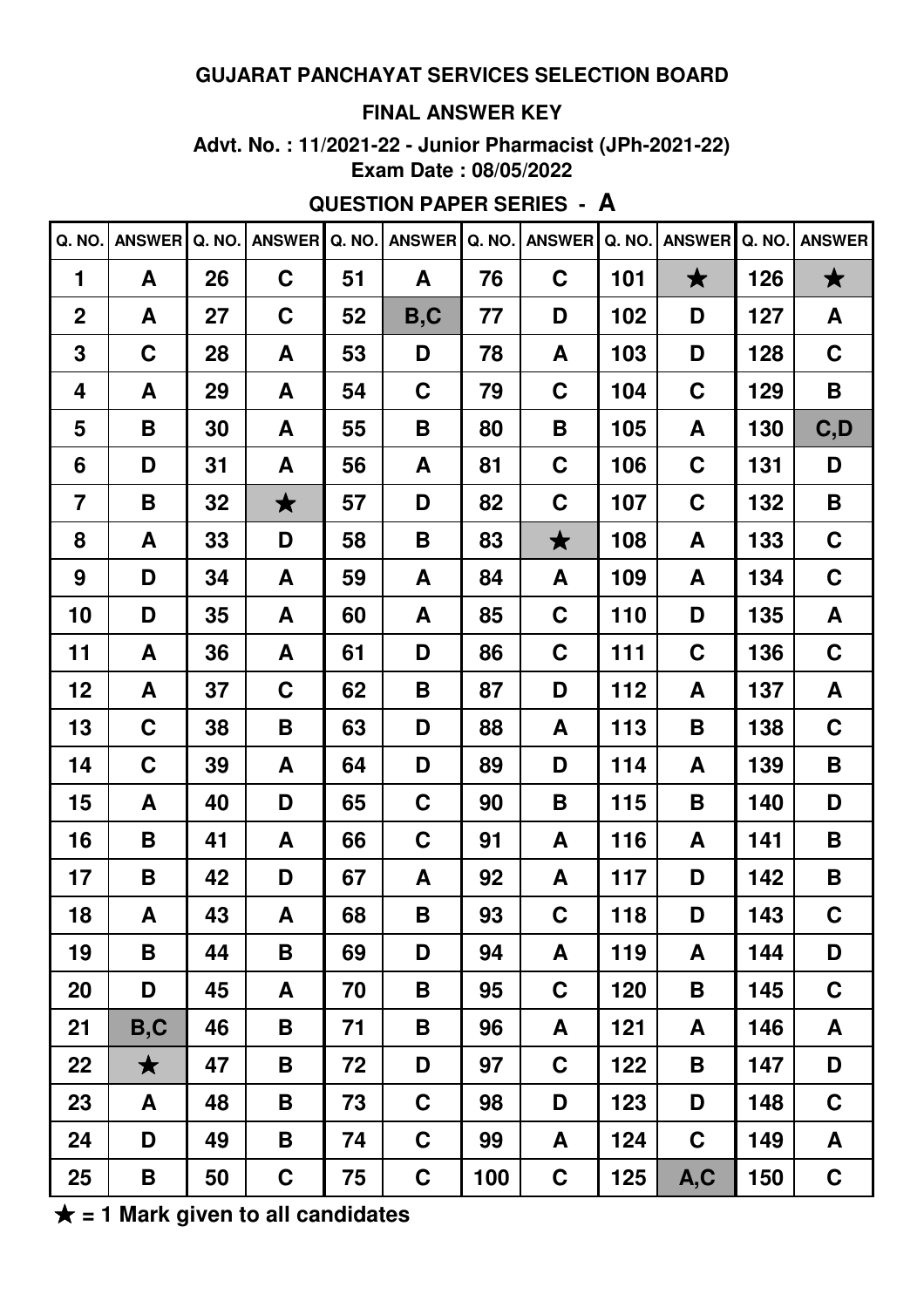#### **FINAL ANSWER KEY**

**Advt. No. : 11/2021-22 - Junior Pharmacist (JPh-2021-22) Exam Date : 08/05/2022**

# **QUESTION PAPER SERIES - B**

| Q. NO.         | <b>ANSWER</b> | Q. NO. | <b>ANSWER</b> | Q. NO. | <b>ANSWER</b> | Q. NO. | <b>ANSWER</b>           | Q. NO. | <b>ANSWER</b> | Q. NO. | <b>ANSWER</b> |
|----------------|---------------|--------|---------------|--------|---------------|--------|-------------------------|--------|---------------|--------|---------------|
| 1              | A             | 26     | A             | 51     | B             | 76     | A                       | 101    | A             | 126    | $\mathbf C$   |
| $\overline{2}$ | D             | 27     | A             | 52     | C, D          | 77     | A                       | 102    | $\mathbf C$   | 127    | B             |
| 3              | D             | 28     | A             | 53     | $\mathbf C$   | 78     | D                       | 103    | A, D          | 128    | A             |
| 4              | D             | 29     | D             | 54     | A             | 79     | A                       | 104    | $\bigstar$    | 129    | D             |
| 5              | $\mathbf C$   | 30     | A             | 55     | B             | 80     | B                       | 105    | D             | 130    | $\mathbf C$   |
| 6              | B             | 31     | A             | 56     | D             | 81     | B                       | 106    | $\mathbf C$   | 131    | D             |
| $\overline{7}$ | D             | 32     | B             | 57     | A             | 82     | C                       | 107    | $\mathbf C$   | 132    | $\mathbf C$   |
| 8              | B             | 33     | D             | 58     | C, D          | 83     | A                       | 108    | B             | 133    | B             |
| 9              | B             | 34     | D             | 59     | D             | 84     | $\mathbf C$             | 109    | A             | 134    | B             |
| 10             | D             | 35     | D             | 60     | $\mathbf C$   | 85     | $\bigstar$              | 110    | D             | 135    | $\mathbf C$   |
| 11             | D             | 36     | A             | 61     | B             | 86     | C                       | 111    | A             | 136    | B,D           |
| 12             | A             | 37     | $\mathbf C$   | 62     | B             | 87     | C                       | 112    | A             | 137    | D             |
| 13             | B             | 38     | A             | 63     | C             | 88     | Β                       | 113    | B             | 138    | $\mathbf C$   |
| 14             | D             | 39     | D             | 64     | Β             | 89     | Β                       | 114    | B             | 139    | $\mathbf C$   |
| 15             | B             | 40     | D             | 65     | D             | 90     | D                       | 115    | B             | 140    | B             |
| 16             | B             | 41     | B             | 66     | Β             | 91     | Β                       | 116    | B             | 141    | D             |
| 17             | D             | 42     | B             | 67     | B             | 92     | C                       | 117    | B             | 142    | B             |
| 18             | B             | 43     | $\mathbf C$   | 68     | C             | 93     | $\overline{\mathbf{B}}$ | 118    | $\mathbf C$   | 143    | B             |
| 19             | B             | 44     | $\bigstar$    | 69     | C             | 94     | Β                       | 119    | A             | 144    | $\bigstar$    |
| 20             | B             | 45     | $\mathbf C$   | 70     | B             | 95     | D                       | 120    | D             | 145    | A             |
| 21             | $\mathbf C$   | 46     | D             | 71     | $\mathbf C$   | 96     | A                       | 121    | D             | 146    | A             |
| 22             | B             | 47     | $\mathbf C$   | 72     | A             | 97     | D                       | 122    | A             | 147    | D             |
| 23             | B             | 48     | A             | 73     | D             | 98     | D                       | 123    | A             | 148    | D             |
| 24             | D             | 49     | D             | 74     | $\mathbf C$   | 99     | Β                       | 124    | B             | 149    | B             |
| 25             | D             | 50     | B             | 75     | $\bigstar$    | 100    | C                       | 125    | A             | 150    | B             |

★ **= 1 Mark given to all candidates**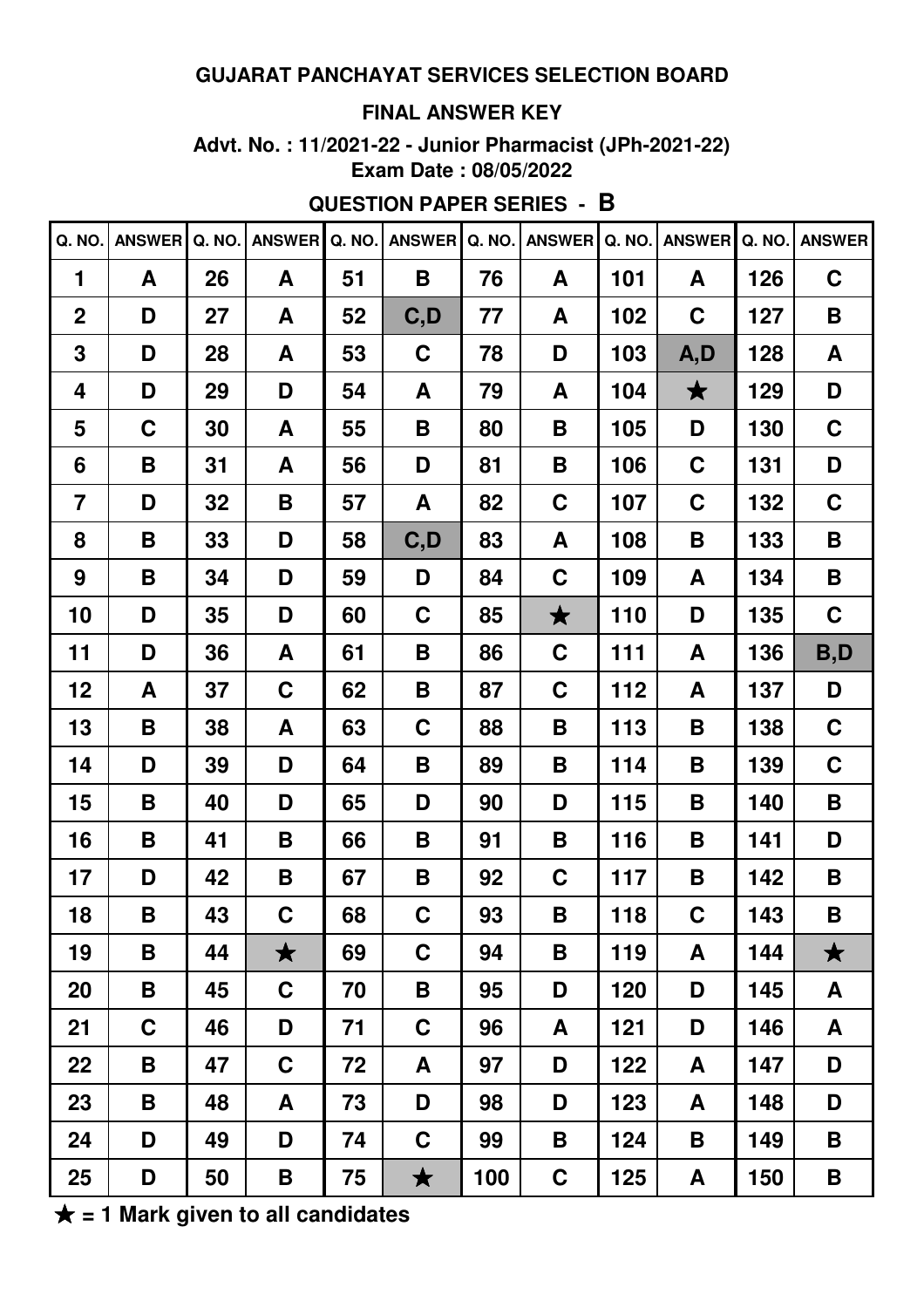#### **FINAL ANSWER KEY**

Advt. No.: 11/2021-22 - Junior Pharmacist (JPh-2021-22) Exam Date: 08/05/2022

# **QUESTION PAPER SERIES - C**

| Q. NO.         | <b>ANSWER</b> | Q. NO. | <b>ANSWER</b> | Q. NO. | <b>ANSWER</b> | Q. NO. | <b>ANSWER</b> | Q. NO. | <b>ANSWER</b> | Q. NO. | <b>ANSWER</b> |
|----------------|---------------|--------|---------------|--------|---------------|--------|---------------|--------|---------------|--------|---------------|
| $\mathbf 1$    | A, D          | 26     | $\mathbf C$   | 51     | A             | 76     | D             | 101    | $\mathbf C$   | 126    | $\mathbf C$   |
| $\overline{2}$ | D             | 27     | B             | 52     | A             | 77     | C             | 102    | B             | 127    | $\mathbf C$   |
| 3              | $\mathbf C$   | 28     | A             | 53     | A             | 78     | C             | 103    | A             | 128    | A             |
| 4              | A             | 29     | B             | 54     | $\mathbf C$   | 79     | C             | 104    | B             | 129    | B             |
| 5              | B             | 30     | A             | 55     | A             | 80     | $\mathbf C$   | 105    | A             | 130    | A, B          |
| $6\phantom{1}$ | $\mathbf C$   | 31     | $\mathbf C$   | 56     | $\mathbf C$   | 81     | A             | 106    | A             | 131    | B             |
| $\overline{7}$ | $\mathbf C$   | 32     | A             | 57     | A             | 82     | B             | 107    | D             | 132    | $\mathbf C$   |
| 8              | $\mathbf C$   | 33     | B             | 58     | D             | 83     | D             | 108    | D             | 133    | $\mathbf C$   |
| 9              | $\mathbf C$   | 34     | B             | 59     | $\mathbf C$   | 84     | A             | 109    | D             | 134    | B             |
| 10             | $\mathbf C$   | 35     | $\bigstar$    | 60     | $\mathbf C$   | 85     | A             | 110    | $\mathbf C$   | 135    | $\mathbf C$   |
| 11             | A, C          | 36     | $\mathbf C$   | 61     | D             | 86     | C             | 111    | D             | 136    | D             |
| 12             | D             | 37     | A             | 62     | Β             | 87     | C             | 112    | D             | 137    | A             |
| 13             | $\bigstar$    | 38     | B             | 63     | D             | 88     | $\bigstar$    | 113    | B             | 138    | A             |
| 14             | B             | 39     | B             | 64     | A, D          | 89     | D             | 114    | B             | 139    | A             |
| 15             | B             | 40     | D             | 65     | A             | 90     | B             | 115    | A             | 140    | $\bigstar$    |
| 16             | $\mathbf C$   | 41     | A             | 66     | D             | 91     | B             | 116    | $\mathbf C$   | 141    | D             |
| 17             | B             | 42     | $\mathbf C$   | 67     | A             | 92     | Β             | 117    | A             | 142    | $\mathbf C$   |
| 18             | $\mathbf C$   | 43     | D             | 68     | $\mathbf C$   | 93     | A             | 118    | $\mathbf C$   | 143    | $\mathbf C$   |
| 19             | A             | 44     | B             | 69     | $\mathbf C$   | 94     | B             | 119    | A             | 144    | D             |
| 20             | A             | 45     | C             | 70     | D             | 95     | C             | 120    | A             | 145    | D             |
| 21             | A             | 46     | D             | 71     | D             | 96     | C             | 121    | A             | 146    | A             |
| 22             | D             | 47     | A             | 72     | $\mathbf C$   | 97     | C             | 122    | A             | 147    | B             |
| 23             | A             | 48     | B             | 73     | B             | 98     | D             | 123    | $\mathbf C$   | 148    | $\mathbf C$   |
| 24             | $\mathbf C$   | 49     | A             | 74     | $\mathbf C$   | 99     | B             | 124    | $\bigstar$    | 149    | D             |
| 25             | D             | 50     | C             | 75     | D             | 100    | B             | 125    | $\mathbf C$   | 150    | D             |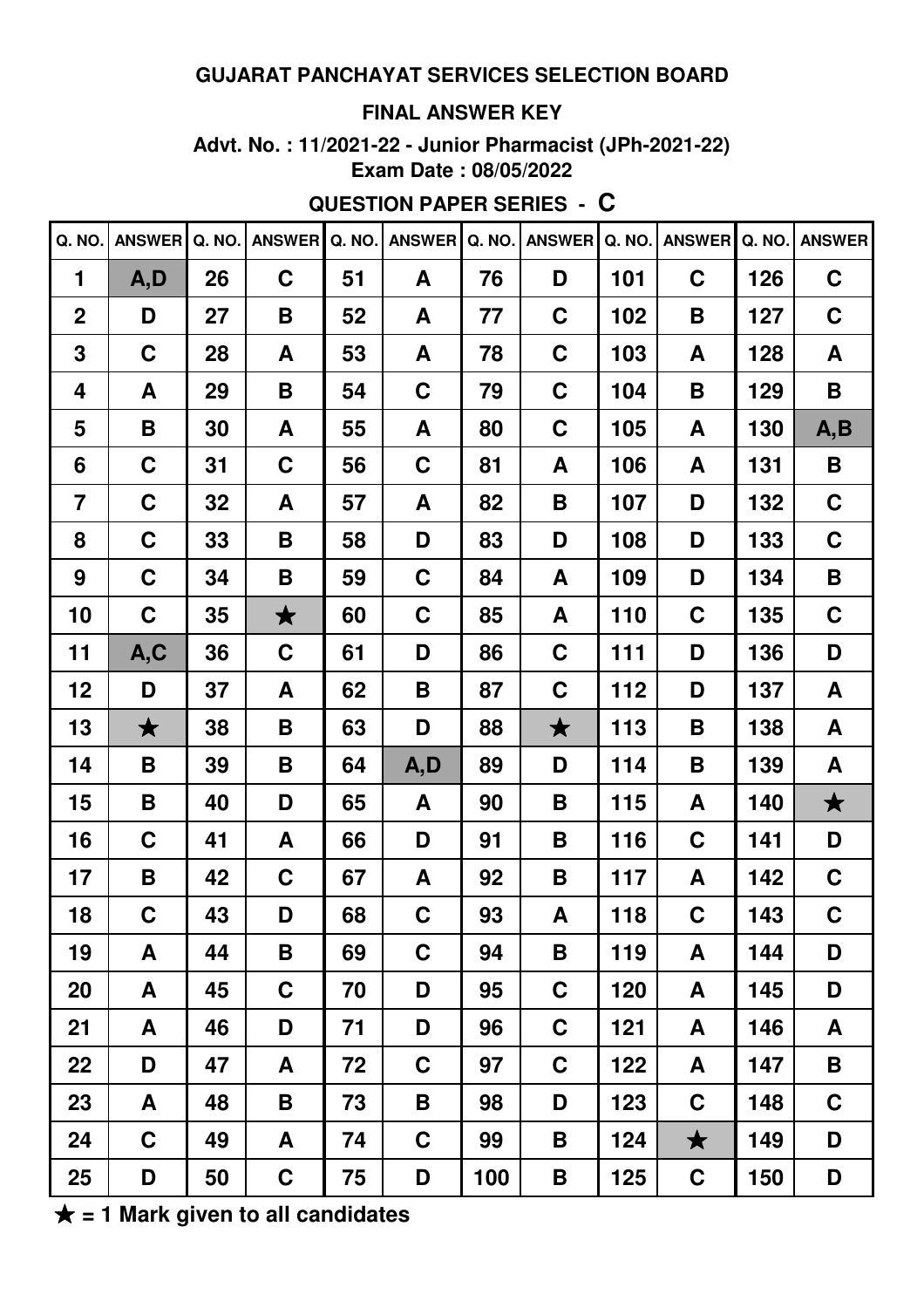#### **FINAL ANSWER KEY**

Advt. No.: 11/2021-22 - Junior Pharmacist (JPh-2021-22) Exam Date: 08/05/2022

# **QUESTION PAPER SERIES - D**

| Q. NO.         | ANSWER Q. NO. |    | <b>ANSWER</b> | Q. NO. | <b>ANSWER</b> | Q. NO. | ANSWER Q. NO. |     | <b>ANSWER</b> | Q. NO. | <b>ANSWER</b> |
|----------------|---------------|----|---------------|--------|---------------|--------|---------------|-----|---------------|--------|---------------|
| $\mathbf 1$    | B             | 26 | $\mathbf C$   | 51     | D             | 76     | B             | 101 | B             | 126    | $\bigstar$    |
| $\overline{2}$ | D             | 27 | A             | 52     | $\bigstar$    | 77     | D             | 102 | D             | 127    | D             |
| 3              | A             | 28 | B             | 53     | A             | 78     | $\mathbf C$   | 103 | B             | 128    | D             |
| 4              | D             | 29 | B             | 54     | B, C          | 79     | B             | 104 | A             | 129    | B             |
| 5              | A             | 30 | $\mathbf C$   | 55     | D             | 80     | B             | 105 | $\mathbf C$   | 130    | B             |
| 6              | $\mathbf C$   | 31 | D             | 56     | $\mathbf C$   | 81     | B             | 106 | D             | 131    | $\mathbf C$   |
| $\overline{7}$ | B,D           | 32 | D             | 57     | D             | 82     | A             | 107 | D             | 132    | D             |
| 8              | $\mathbf C$   | 33 | A             | 58     | B             | 83     | D             | 108 | B             | 133    | A             |
| 9              | B             | 34 | B             | 59     | B             | 84     | B             | 109 | D             | 134    | B             |
| 10             | B             | 35 | A             | 60     | $\mathbf C$   | 85     | A             | 110 | A             | 135    | $\mathbf C$   |
| 11             | A             | 36 | $\mathbf C$   | 61     | B             | 86     | $\mathbf C$   | 111 | $\mathbf C$   | 136    | A             |
| 12             | B             | 37 | $\mathbf C$   | 62     | $\mathbf C$   | 87     | $\mathbf C$   | 112 | B             | 137    | D             |
| 13             | D             | 38 | B             | 63     | D             | 88     | C             | 113 | A             | 138    | $\mathbf C$   |
| 14             | B             | 39 | $\mathbf C$   | 64     | B             | 89     | D             | 114 | B             | 139    | B             |
| 15             | B             | 40 | D             | 65     | D             | 90     | C             | 115 | A             | 140    | D             |
| 16             | D             | 41 | D             | 66     | A             | 91     | D             | 116 | A             | 141    | $\mathbf C$   |
| 17             | D             | 42 | D             | 67     | B             | 92     | $\bigstar$    | 117 | $\mathbf C$   | 142    | D             |
| 18             | A             | 43 | D             | 68     | B             | 93     | D             | 118 | $\mathbf C$   | 143    | D             |
| 19             | D             | 44 | A             | 69     | $\mathbf C$   | 94     | D             | 119 | D             | 144    | D             |
| 20             | A             | 45 | A             | 70     | D             | 95     | B             | 120 | D             | 145    | $\mathbf C$   |
| 21             | $\mathbf C$   | 46 | A             | 71     | $\bigstar$    | 96     | B             | 121 | $\mathbf C$   | 146    | D             |
| 22             | B             | 47 | B             | 72     | A             | 97     | B             | 122 | D             | 147    | A             |
| 23             | $\mathbf C$   | 48 | A, B          | 73     | D             | 98     | D             | 123 | A, B          | 148    | B             |
| 24             | D             | 49 | A             | 74     | B             | 99     | A             | 124 | A             | 149    | D             |
| 25             | $\bigstar$    | 50 | A             | 75     | A             | 100    | $\mathbf C$   | 125 | D             | 150    | D             |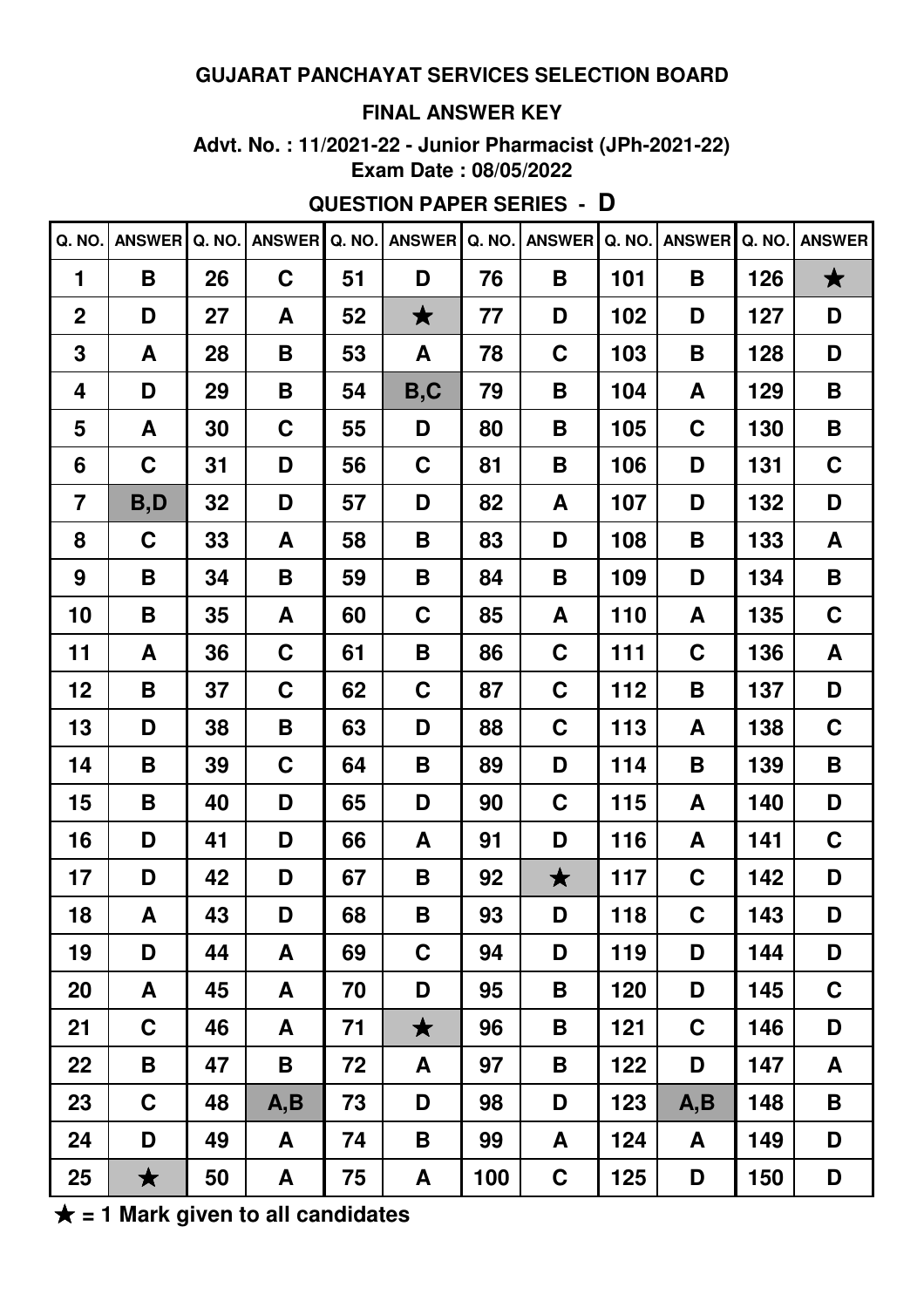#### **FINAL ANSWER KEY**

Advt. No.: 11/2021-22 - Junior Pharmacist (JPh-2021-22) Exam Date: 08/05/2022

**QUESTION PAPER SERIES - E** 

|                | Q. NO. ANSWER | Q. NO. | <b>ANSWER</b>      | Q. NO. | <b>ANSWER</b> | Q. NO. | <b>ANSWER</b>        | Q. NO. | <b>ANSWER</b> | Q. NO. | <b>ANSWER</b> |
|----------------|---------------|--------|--------------------|--------|---------------|--------|----------------------|--------|---------------|--------|---------------|
| 1              | A             | 26     | A                  | 51     | $\mathbf C$   | 76     | D                    | 101    | $\bigstar$    | 126    | $\mathbf C$   |
| $\overline{2}$ | B             | 27     | A                  | 52     | D             | 77     | C                    | 102    | A             | 127    | A             |
| 3              | B             | 28     | $\mathbf C$        | 53     | B             | 78     | A                    | 103    | A             | 128    | A             |
| 4              | C, D          | 29     | A                  | 54     | A             | 79     | D                    | 104    | B             | 129    | $\mathbf C$   |
| 5              | A             | 30     | B, C               | 55     | D             | 80     | $\mathbf C$          | 105    | $\mathbf C$   | 130    | A             |
| 6              | D             | 31     | $\mathbf C$        | 56     | A             | 81     | B                    | 106    | C             | 131    | $\bigstar$    |
| $\overline{7}$ | A             | 32     | $\mathbf C$        | 57     | A             | 82     | A                    | 107    | B             | 132    | A             |
| 8              | B             | 33     | $\pmb{\mathsf{B}}$ | 58     | B             | 83     | A, C                 | 108    | A             | 133    | D             |
| 9              | $\mathbf C$   | 34     | D                  | 59     | A             | 84     | A                    | 109    | $\mathbf C$   | 134    | D             |
| 10             | $\bigstar$    | 35     | D                  | 60     | B             | 85     | D                    | 110    | A             | 135    | D             |
| 11             | D             | 36     | $\mathbf C$        | 61     | $\mathbf C$   | 86     | $\mathbf C$          | 111    | D             | 136    | D             |
| 12             | $\mathbf C$   | 37     | A                  | 62     | A             | 87     | A                    | 112    | $\mathbf C$   | 137    | A             |
| 13             | A             | 38     | B, C               | 63     | D             | 88     | B                    | 113    | B             | 138    | A             |
| 14             | B             | 39     | $\mathbf C$        | 64     | $\bigstar$    | 89     | C                    | 114    | A             | 139    | B             |
| 15             | A             | 40     | A                  | 65     | A             | 90     | $\mathbf C$          | 115    | $\mathbf C$   | 140    | D             |
| 16             | $\mathbf C$   | 41     | A                  | 66     | A             | 91     | $\mathbf C$          | 116    | B             | 141    | D             |
| 17             | $\mathbf C$   | 42     | A                  | 67     | B             | 92     | A                    | 117    | D             | 142    | A             |
| 18             | A             | 43     | D                  | 68     | B             | 93     | $\blacktriangledown$ | 118    | $\mathbf C$   | 143    | B             |
| 19             | A             | 44     | D                  | 69     | D             | 94     | $\mathbf C$          | 119    | B             | 144    | A             |
| 20             | $\mathbf C$   | 45     | B                  | 70     | D             | 95     | D                    | 120    | A             | 145    | D             |
| 21             | $\mathbf C$   | 46     | D                  | 71     | A             | 96     | A                    | 121    | B             | 146    | B             |
| 22             | B             | 47     | D                  | 72     | B             | 97     | $\mathbf C$          | 122    | B             | 147    | $\mathbf C$   |
| 23             | D             | 48     | A                  | 73     | C             | 98     | Β                    | 123    | C             | 148    | $\mathbf C$   |
| 24             | $\mathbf C$   | 49     | A                  | 74     | $\mathbf C$   | 99     | B                    | 124    | D             | 149    | B             |
| 25             | A             | 50     | D                  | 75     | A             | 100    | $\mathbf C$          | 125    | Β             | 150    | $\mathbf C$   |